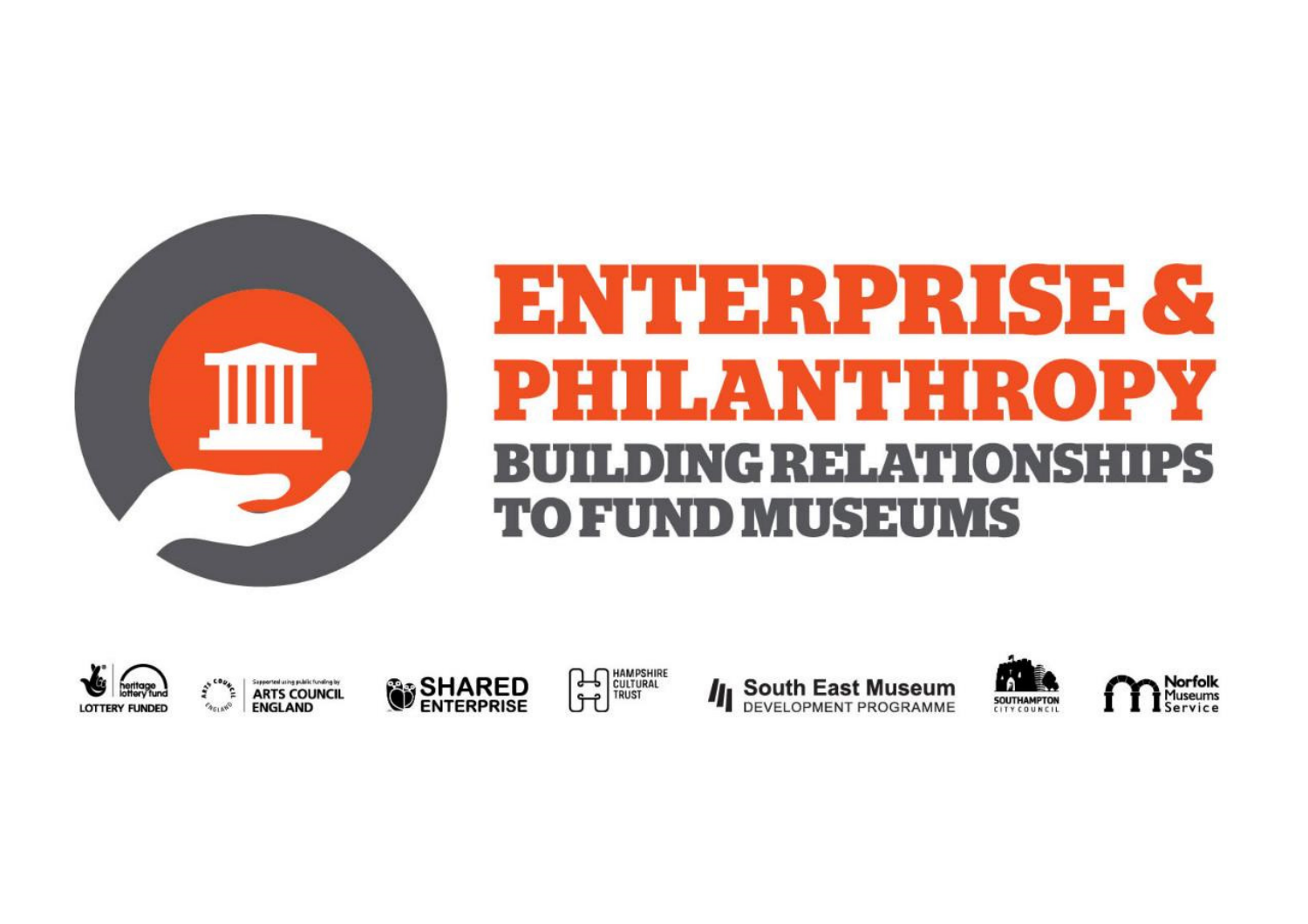# Stuart Garner

#### Operations Manager, Norfolk Museums Service



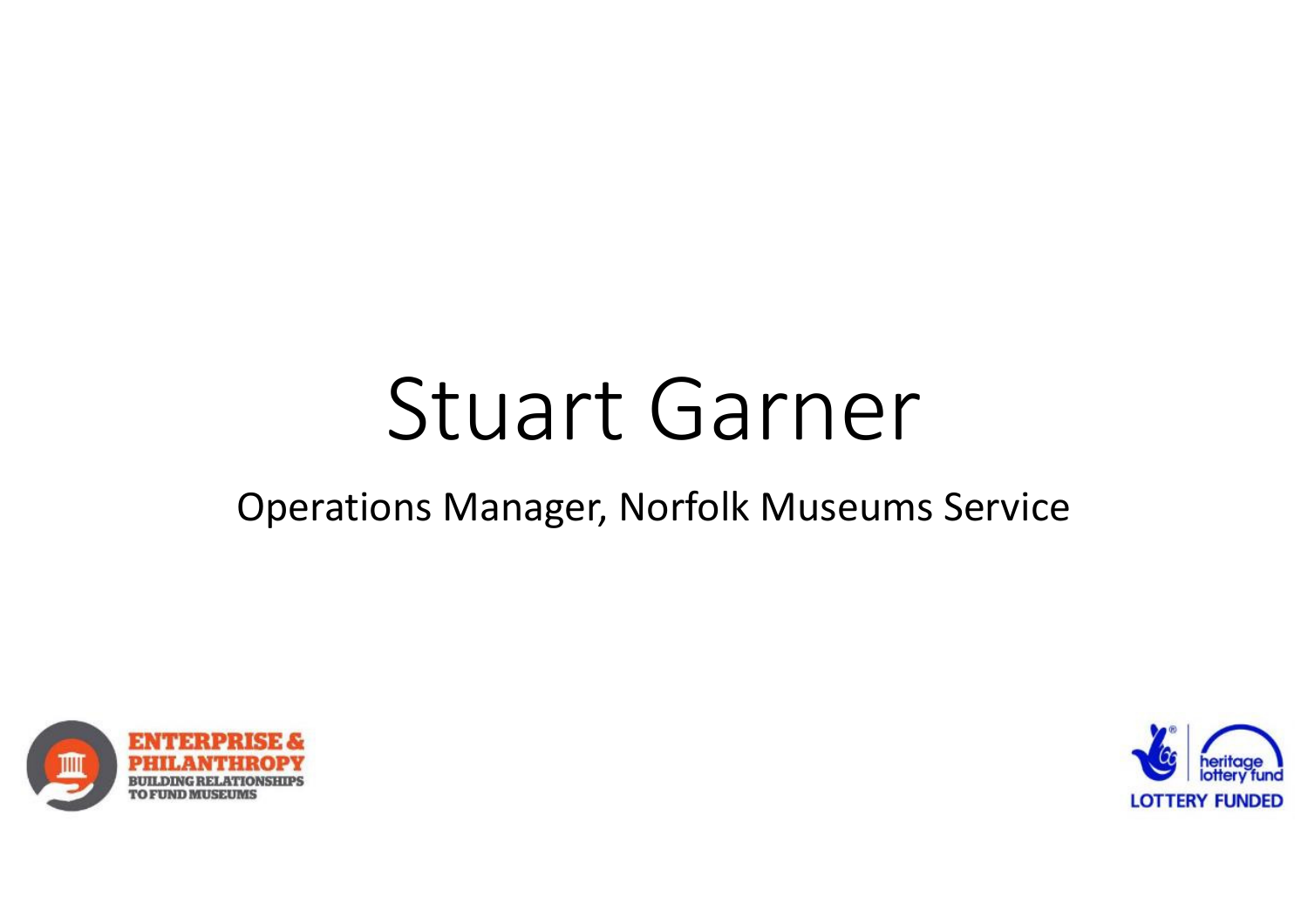

- A regional Museum Service consisting of 10 museums across Norfolk
	- Norwich Castle Museum & Art Gallery
	- Strangers Hall
	- Museum of Norwich
	- Gressenhall Farm & Workhouse
	- Lynn Museum (Kings Lynn)
	- Ancient House (Thetford)
	- Time & Tide Museum (Great Yarmouth)
	- Cromer Museum
	- Elzabethan House (Great Yarmouth)
	- The TolHouse



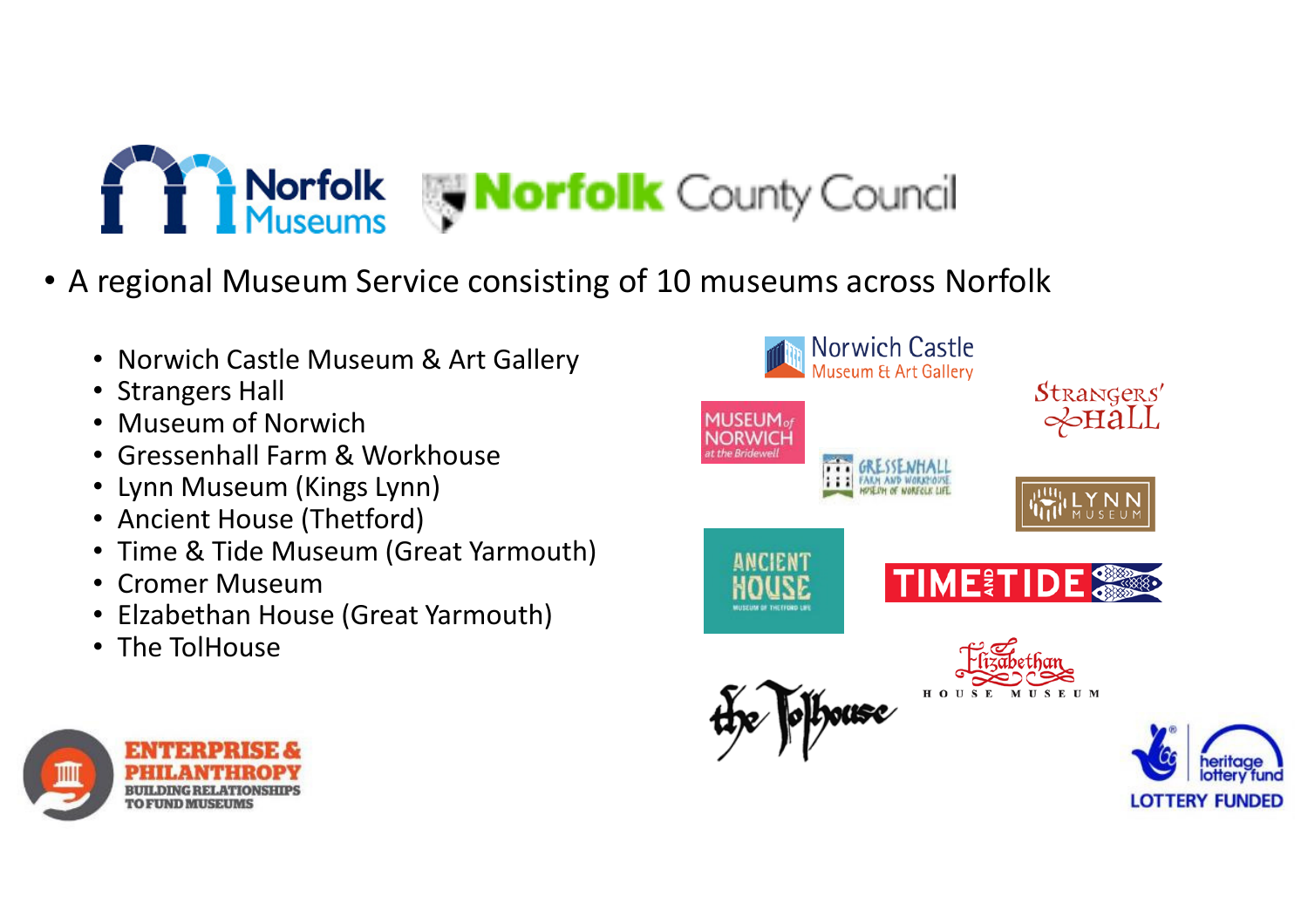#### Weddings at Norwich Museums









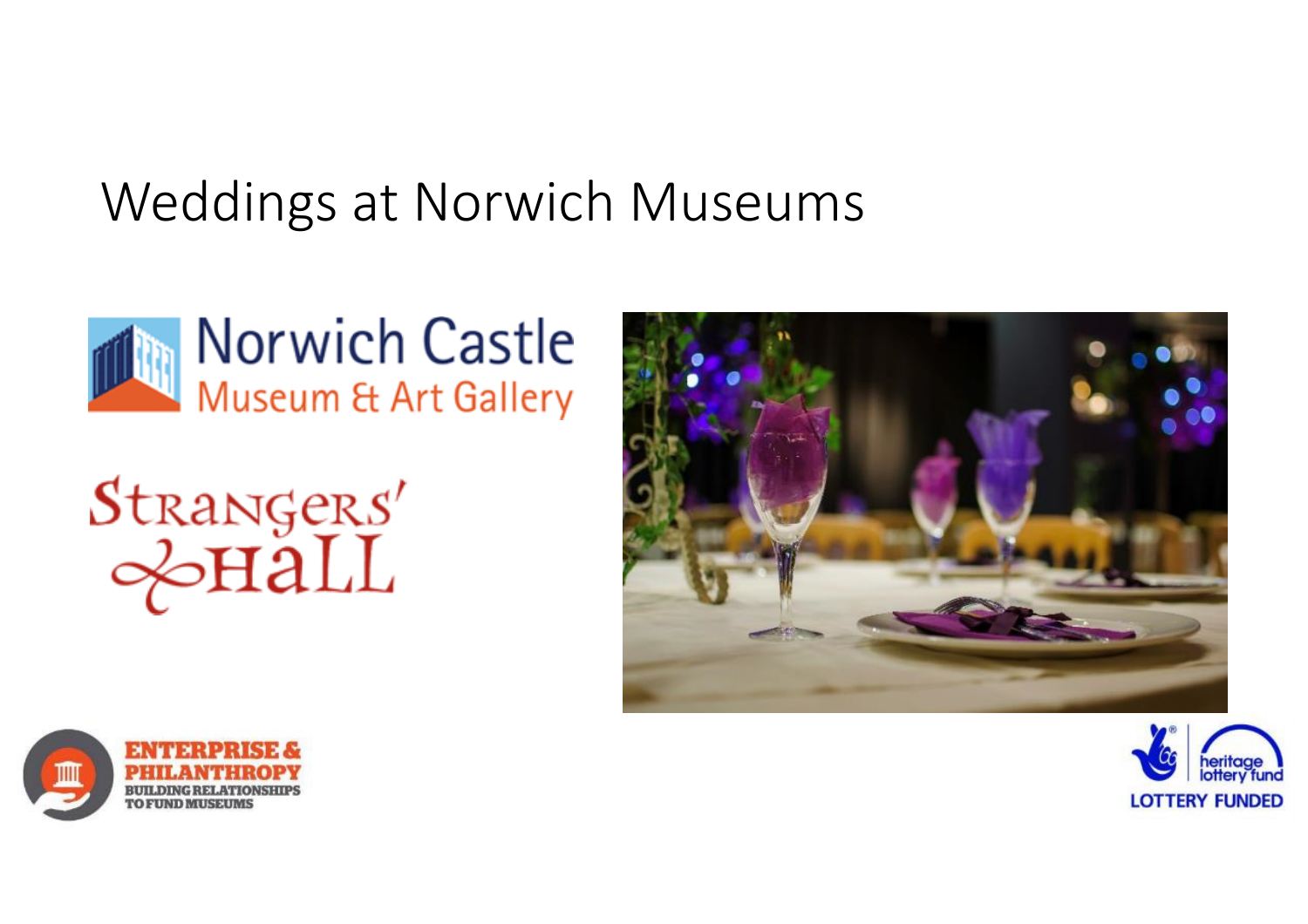## Why weddings?

- Funding pressures the need for looking at additional funding streams for the Service.
- Utilise our beautiful historic buildings, collections and assets in different ways
- Expand upon our existing and growing venue hire offer
- The ability to offer something unique
- Personal connection with the buildings and collections





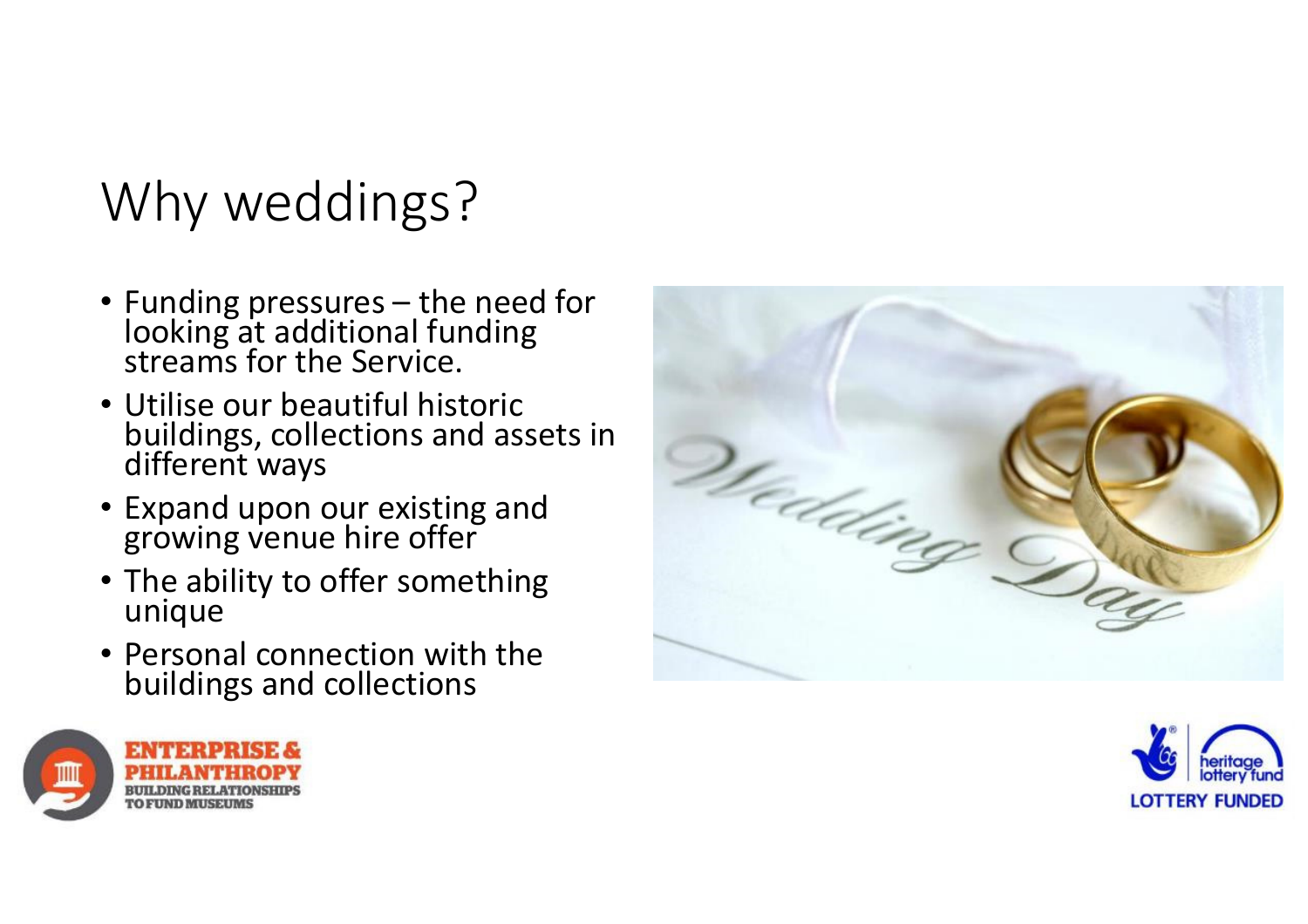### What did we do

- Identified the Museums and areas within them that we could hold weddings (Strangers Hall & Norwich Castle)
- Viability of weddings within the Museums
- Assessed the impacts it would have on our general museum visitor
- We are a museum first and a wedding venue second
- Looked at when we could accommodate weddings
- Applied for wedding licenses





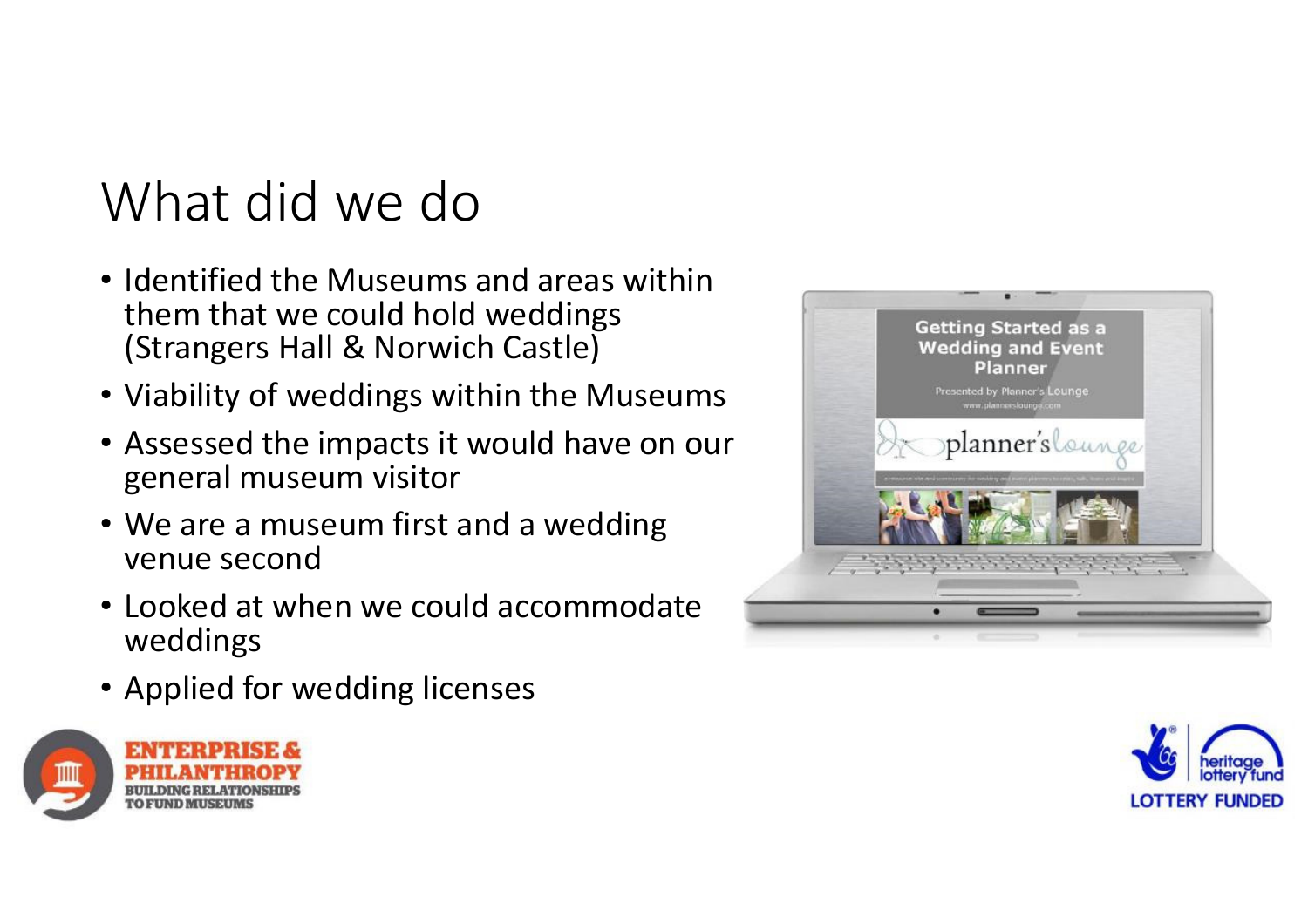### What did we do

- Started work on a Profit & Loss study for weddings to determine what we should charge and expected realistic profits
- Decided that we could only cater for simple ceremonies in the absence of specific internal wedding expertise
- Finally decided to outsource full wedding packages to an external provider





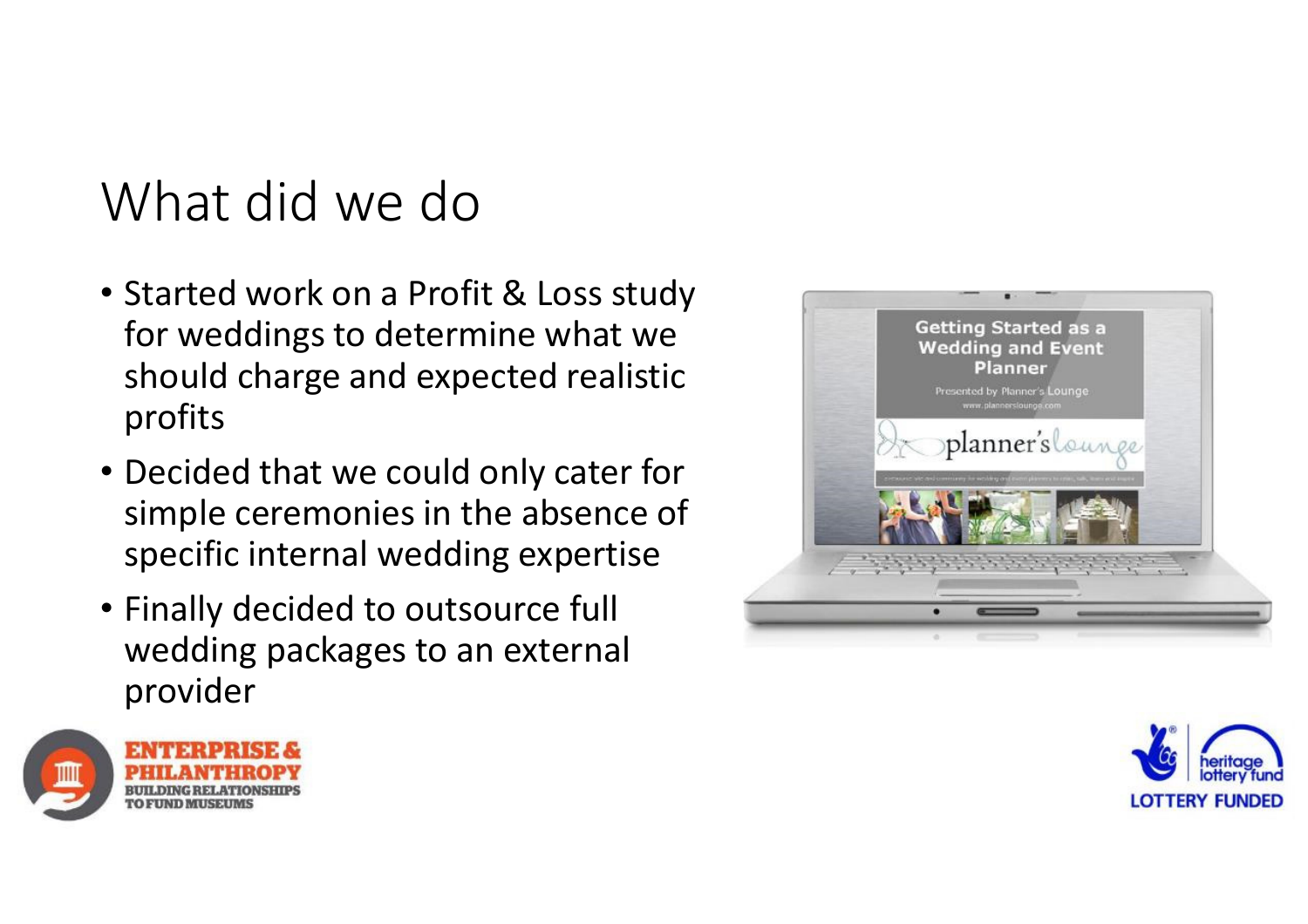#### Event House





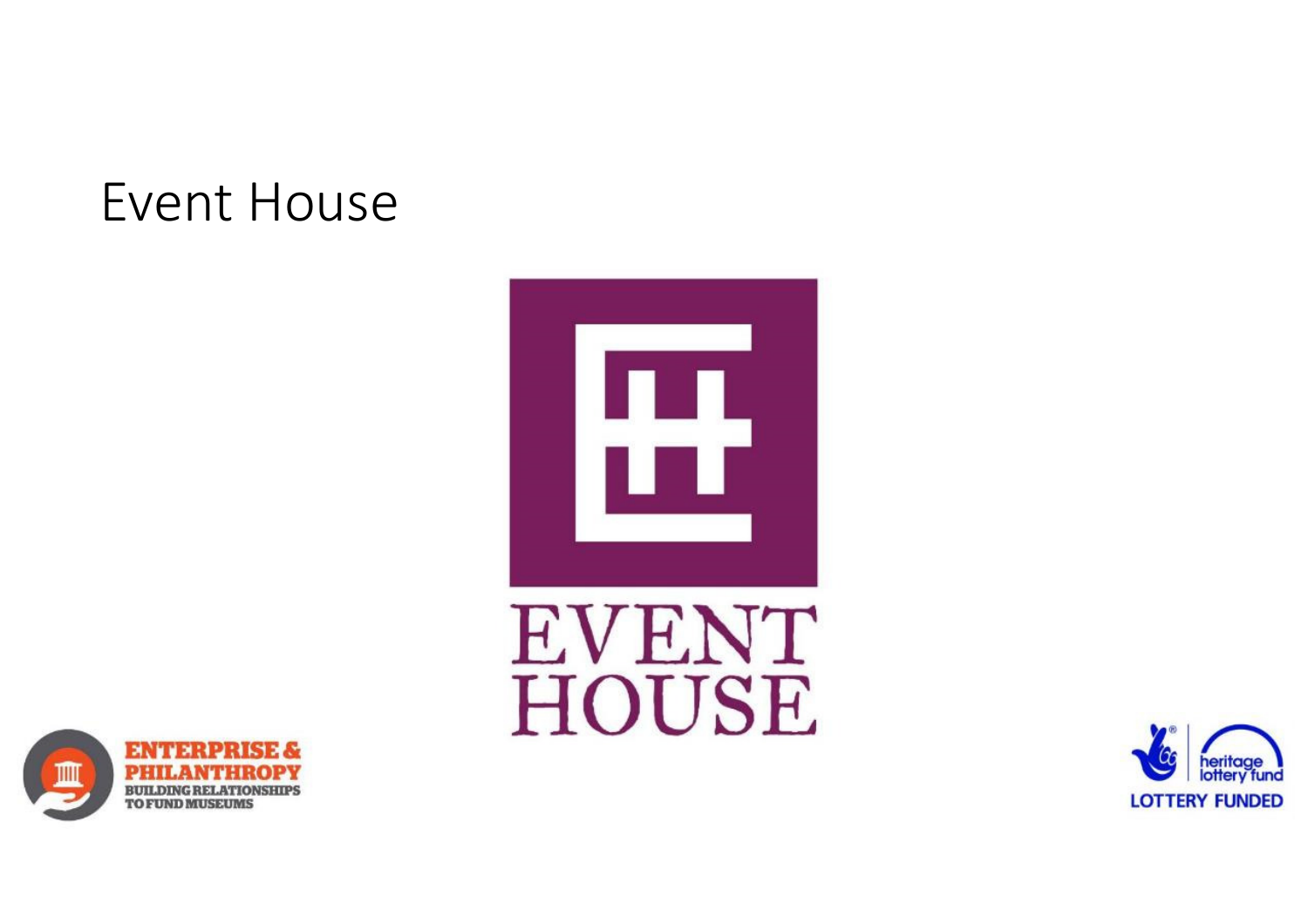# Benefits of using a 3rd party provider?

- They have the expertise
- They have all of the wedding associated equipment and resources
- They do all of the liaising with Couples surrounding meeting their expectation
- They take all of the Risk (bookings are subject to a deposit)
- They do their own marketing which includes upselling our venues





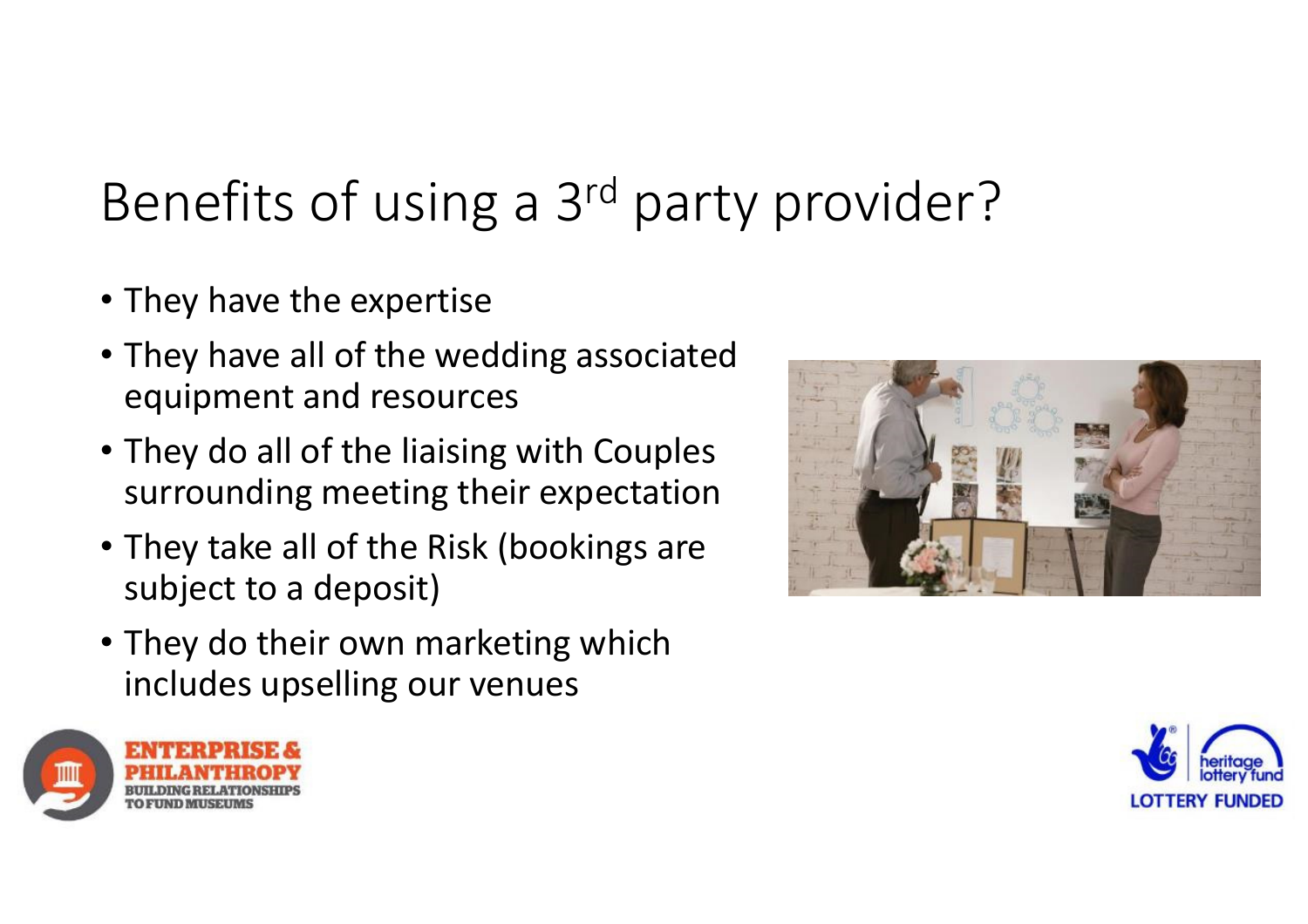# The risks of using a 3<sup>rd</sup> party provider

- Our reputation is at stake
- Lots of initial work setting up contracts and agreeing the limitations of the use of the buildings
- Risk to the buildings
- Risk to collections
- Less profit margin for Norfolk Museum Service, but the cost of sale remains minimal





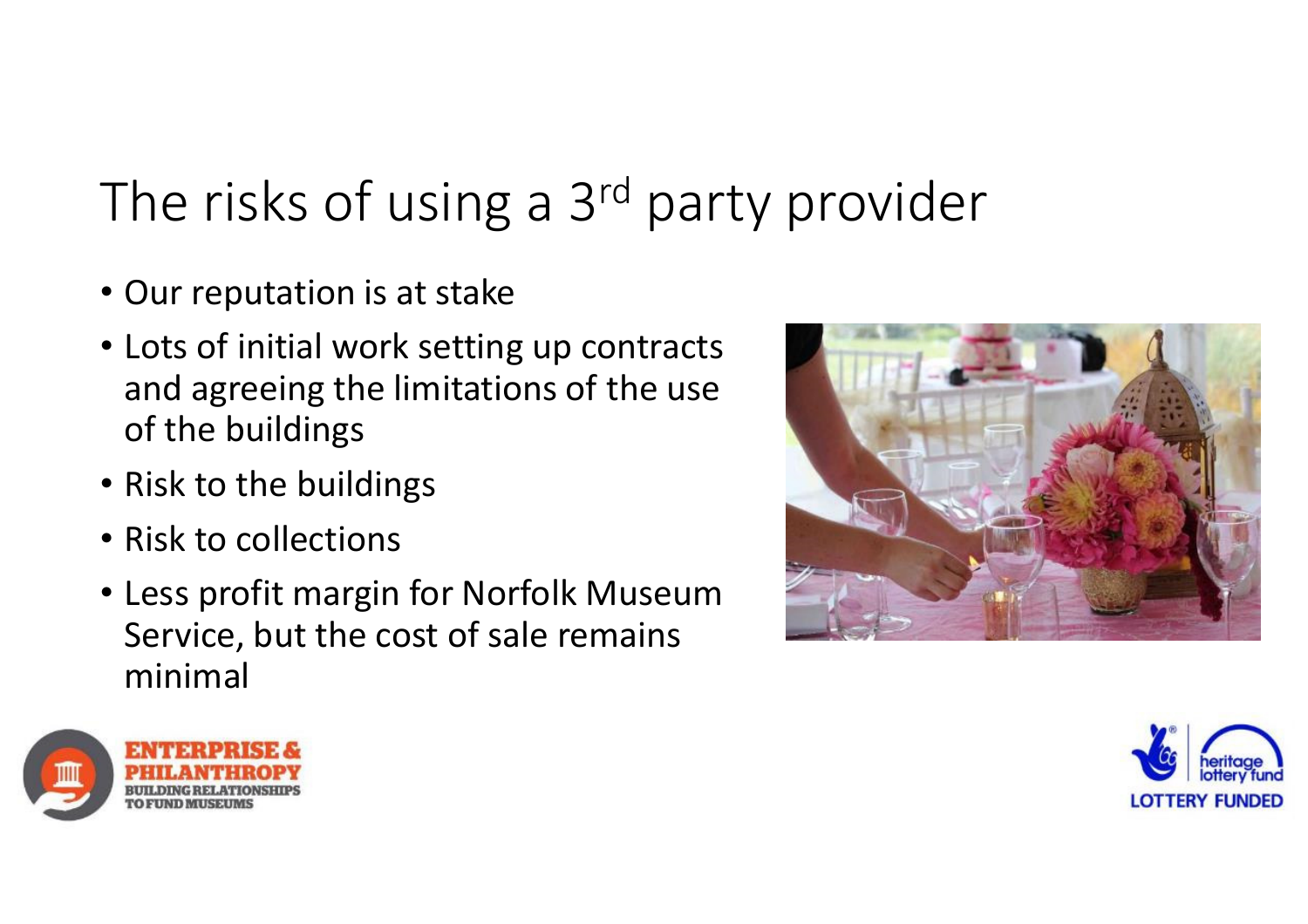#### In summary

- Choose your venue and rooms carefully
- Consider when you can cater for weddings
- Assess the risks to your collections, buildings andvisitor experience
- Consider whether or not you have the capacity to not only cater for the wedding, but also for the lengthy 'to and fro' planning stage with the couple
- Using 3<sup>rd</sup> party providers can mean you limit the profit made from a wedding by approximately 50%, but you also eliminate 90% of the work whilst still building a steady increase in business